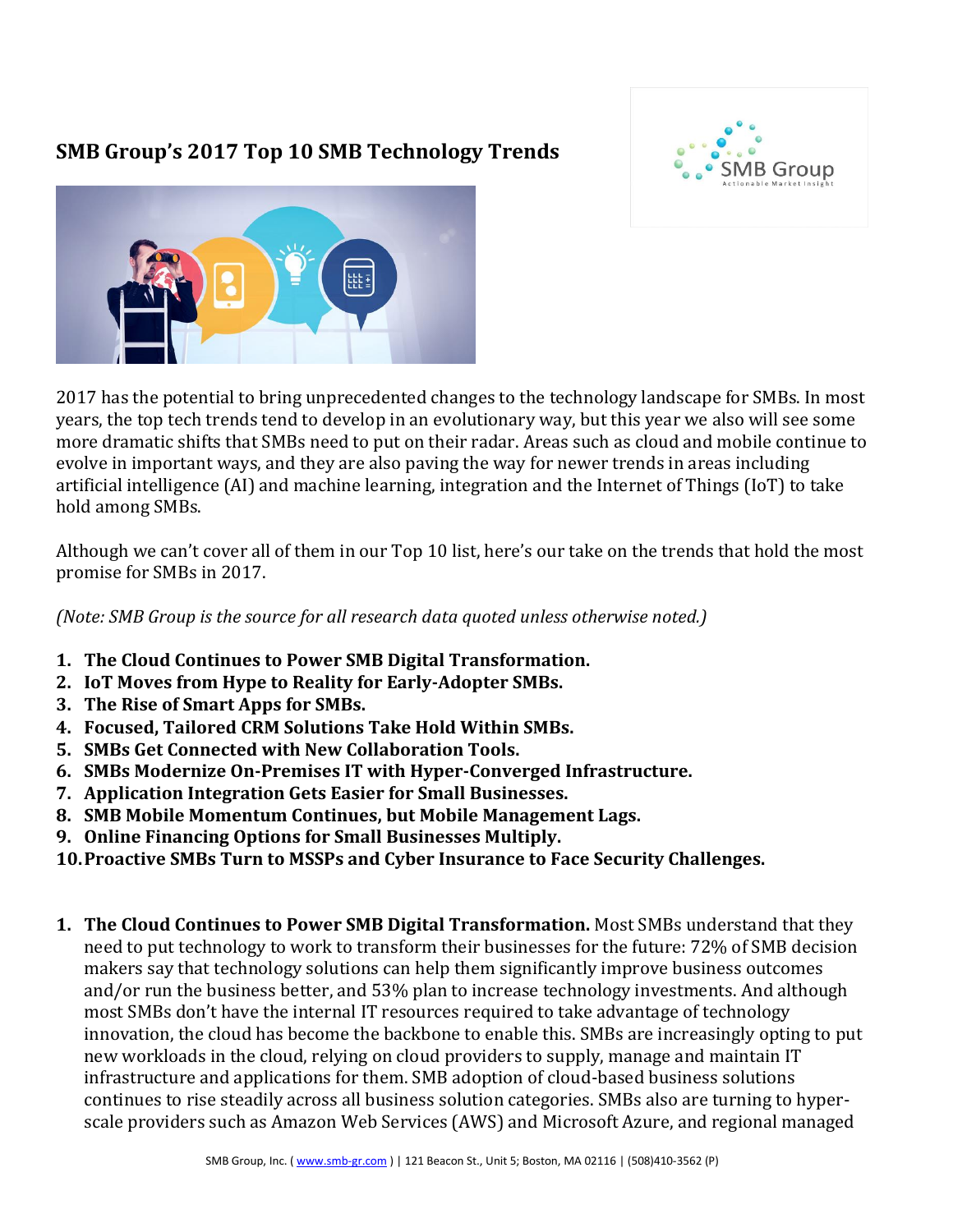service providers (MSPs) are providing more turnkey services—from security to storage to virtualization to analytics—to accommodate infrastructure requirements. Flexibility, cost, speed and ease of deployment benefits are key drivers, but it's also true that for most resourceconstrained SMBs, the cloud is the only option to deploy the new solutions they need for their businesses.

- 2. **IoT Moves from Hype to Reality for Early-Adopter SMBs.** The Industrial IoT, which connects physical objects to the internet, will radically change how businesses and governments interact with the physical world. By replacing manual data collection and subjective judgments with automated data collection, analysis and measurements, IoT solutions can help SMBs save money, improve security, develop new services and even create new business models. IoT solutions typically target verticals or micro-verticals, blending innovation with pragmatism to solve realworld problems. Although IoT solutions require technological expertise to build, SMBs don't need to be technology experts to quickly deploy and benefit from them. Examples include solutions to help farmers increase crop yields; make HVAC, lighting, locks and other store equipment smart for retailers; and help concrete manufacturers efficiently monitor concrete strength and temperature. Although SMB adoption of IoT is still nascent, industrial IoT partnering initiatives from Dell, IBM, Intel, Cisco, SAP, Qualcomm and others are now delivering the solutions and proof points required to move industrial IoT from hype to reality. Stay tuned for our [2017 Routes to Market](http://www.smb-gr.com/wp-content/uploads/2016/11/FINAL-2017-RTM-brochure.pdf) Study, where we'll learn more about SMB adoption of IoT.
- 3. **The Rise of Smart Apps For SMBs.** AI and machine learning are arguably at the top of the technology hype heap. These technologies make computer programs "smart" by enabling them to learn, change and predict patterns as they are exposed to new data, and to "converse" with users to answer their queries and provide analytics and insights. While big tech companies such as Apple [\(Siri\)](http://www.apple.com/ios/siri/), Microsoft (Cortana and Zo), Amazon (Echo), Google (search) and IBM (Watson) are leading the charge, SMBs can benefit from smarter apps that learn and provide more business guidance. Smart apps require lots of data to operate and learn, so vendors with large SMB user bases are leading the charge to build AI platforms and developer ecosystems. Some to watch include the following:
	- [Slack's](http://www.slack.com/) basic AI chatbot, Slackbot, can fetch weather reports, serve up a file and interface with other applications.
	- Intuit plans to broaden its **QuickBooks Online** platform into a business advice and education platform, drawing on its 1-million-plus database of small business customers to provide personalized services.
	- [Salesforce Einstein](https://www.salesforce.com/products/einstein/overview/) embeds AI capabilities into Salesforce CRM to automatically discover and provide insights, make recommendations, answer questions and automate tasks.
	- [Shopify](https://www.shopify.com/) recently acquire[d Kit CRM Inc.,](https://www.kitcrm.com/) which uses machine learning, SMS and Facebook messenger to create highly targeted Facebook and personalized email campaigns and more to drive online sales for retailers.
	- Xero recently introduced [Hey Xero,](https://www.xero.com/blog/2016/09/xero-chatbot-messenger/) a Facebook messenger chatbot to help small businesses to find accountants and bookkeepers. Xero has also migrated its platform to Amazon Web Services, which will enable it to apply AWS machine learning and artificial intelligence services for chores such as coding invoices for payment.
	- [SAS](http://www.sas.com/) and [DataRobot](http://www.datarobot.com/) are developing AI/machine learning platforms with APIs that can integrate with business processes and solutions.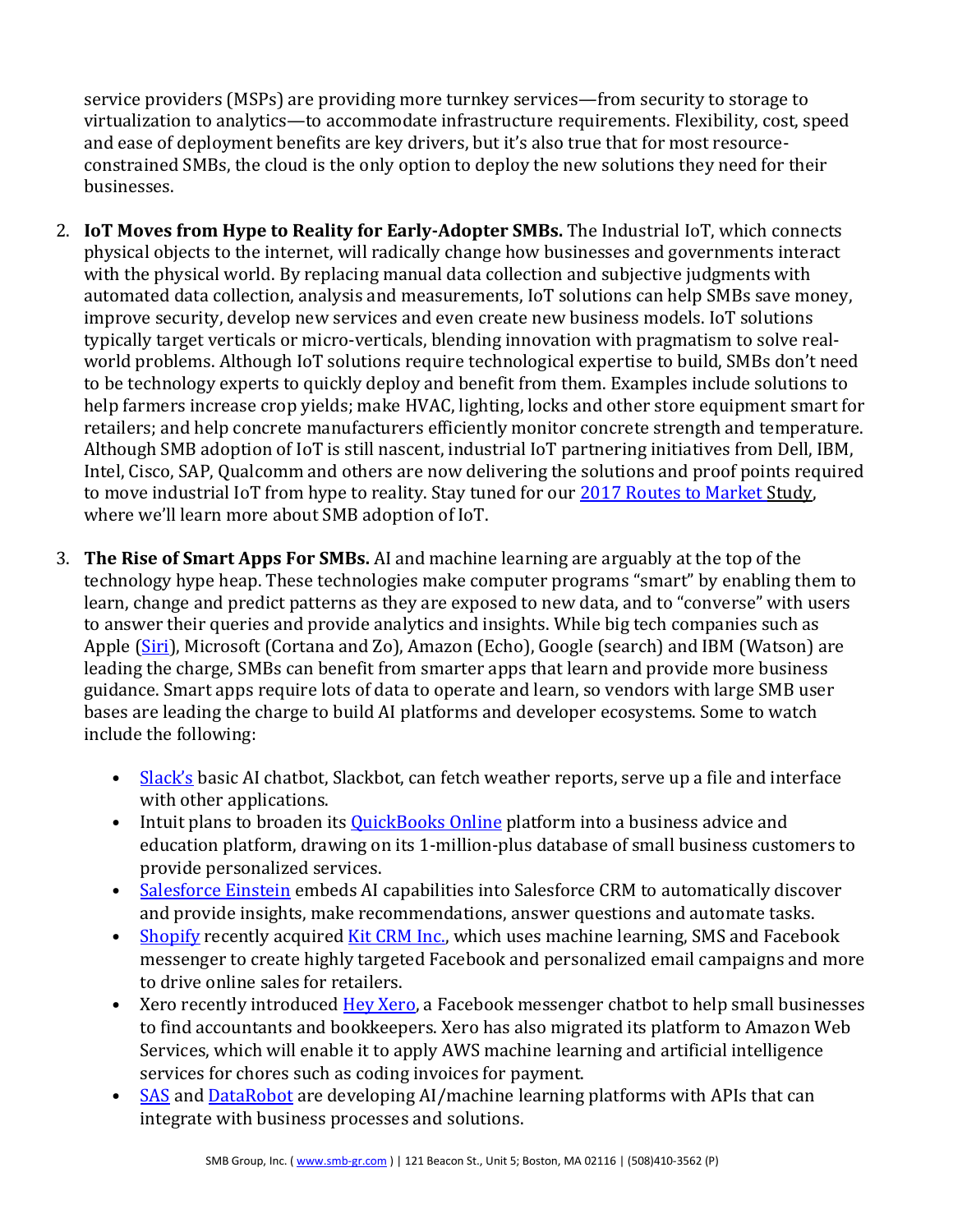- 4. **Focused, Tailored CRM Solutions Take Hold Within SMBs.** Growing revenues and attracting new customers are SMBs' top two business priorities, but many companies lack the time, money or appetite to invest in software that either has too much functionality that they don't need or does not have enough of what they do need. Consequently, many SMBs still cobble together spreadsheets, contact managers, email and other disconnected apps to manage customer activities. But the CRM app landscape is changing, reflecting some of the diversity that characterizes the SMB market. For instance:
	- [eRelevance](http://www.erelevancecorp.com/) delivers turnkey "do it for me" marketing automation services to medical and aesthetics practices and spas to help them drive more repeat business. The company intends to enter other micro-verticals soon.
	- [SAP Anywhere](http://www.sap.com/SAPAnywhere) helps small retailers and etailers manage sales, marketing, ecommerce and inventory functions.
	- [Yocale](https://www.yocale.com/) connects local services businesses with consumers. Consumers can search for and book appointments with salons, dentists, dog groomers and other businesses that take appointments; businesses get online scheduling, client relationship tools, marketing and promotion of available appointments as well as reports.
	- [Insightly](http://www.insightly.com/) combines CRM with project management—so when companies seal the deal, client information flows directly to project management.
	- [SalesforceIQ](https://www.salesforceiq.com/) is Salesforce's answer for SMBs that need a lighter-weight sales management tool. It integrates with Salesforce's Desk.com and Pardot, along with HubSpot and MailChimp, to facilitate a 360-degree view of customers.
- 5. **SMBs Get Connected with New Collaboration Tools.** As business and technology outcomes become increasingly intertwined, SMBs are seeking more effective ways to collaborate. Traditional tools such as email, file sharing and web conferencing aren't going away, but SMBs are gravitating toward newer solutions to better organize, automate and streamline information sharing. For instance, 28% of SMBs have already adopted stream-based collaboration services, such as Slack, HipChat and Glip, and 24% plan to start using them in the next 12 months. By providing a unified view and access to information across servers, clouds, apps, devices and locations, these solutions can help bring order to information chaos. The influx of millennials into the workforce and more flexible expectations about how work gets done are driving adoption of new collaboration solutions. For example, 30% of SMBs now support telecommuting for 20% or more of their employees, and 18% expect the percentage of telecommuters in their businesses to increase in the next year. These trends—and the fact that newer collaboration solutions are designed to work with, instead of to replace, traditional collaboration tools—will continue to drive adoption. In fact, more than one-third of SMBs that are using stream-based collaboration plan to increase their use in the coming year. Big bets in this area from behemoths such as Facebook (Workplace), Microsoft (Teams), and Google and Salesforce (both in partnership with Slack) will also spur adoption.

## **6. SMBs Modernize On-Premises IT with Hyper-Converged Infrastructure.**

Despite SMB momentum to deploy new workloads in the public cloud, not every business especially those in the midmarket—is keen to push all workloads there, for different reasons. Some older applications are difficult to move to the public cloud; regulatory or other requirements may prohibit public cloud deployment; and some applications are perceived as so integral to the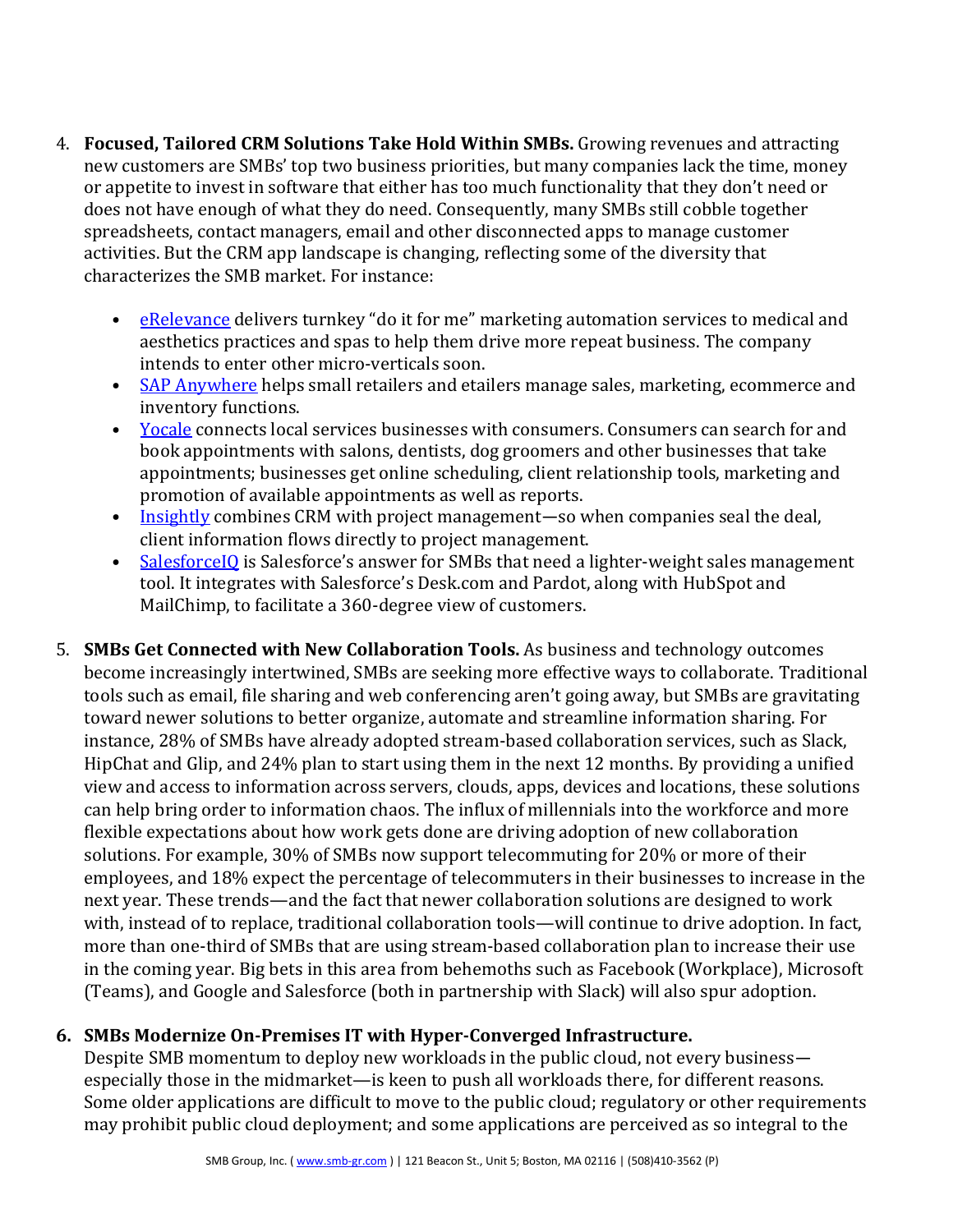business that there are competitive advantages to running them in house. For SMBs that need to modernize or add a new on-premises solution, hyperconverged infrastructure offers many efficiencies of the public cloud, including faster deployment, flexibility, scalability and the ability to take advantage of new, more efficient application models. By combining server, storage and network functions in a modular platform, managed through a software layer, hyper-converged solutions also simplify management and can reduce capital and operating costs—big pluses for SMBs with tight budgets and small IT teams. As pressure increases to transition from legacy applications to cloud-native solutions to support business growth, adoption of hyper-converged infrastructure increasingly will be the preferred choice for on-premises deployments. Some of these solutions include the following:

- [Nutanix Xpress](https://www.nutanix.com/xpress/) provides a hyper-converged cloud platform that delivers the agility and economics of the public cloud to midmarket enterprises without sacrificing the security and control of on-premises infrastructure.
- Dell [EMC VxRail](http://www.dell.com/us/business/p/vmware-vxrail/pd) is a fully integrated, preconfigured and pre-tested hyper-converged infrastructure appliance well suited for SMBs, offering a fast way to simplify and extend the IT environment and to lower capital and operational costs.
- [SimpliVity's](https://www.simplivity.com/cloud-computing/software-defined-data-center/) OmniCube is designed for SMBs, midmarket companies and remote locations of larger enterprises that want to simplify IT infrastructure.
- 7. **Application Integration Gets Easier for Small Businesses.** Accounting solutions are the first true business solution that most small businesses deploy. From there, they tend to add point solutions on an as-needed basis—often with little thought to integrating them. In fact, only 19% of small businesses have fully integrated business applications, relying instead on a jumble of different point solutions, spreadsheets and pencil and paper to manage their businesses. When they do attempt to integrate applications, most opt for manual Excel file uploads or custom code for integration instead of modern integration tools or pre-integrated solutions. Stitching things together manually winds up creating a drag on the business and makes it difficult to see what's really going on. However, integration is creeping up the technology priority list for small businesses—which increasingly see the value of integrating accounting with other key apps, such as payroll, payments, time tracking, ecommerce storefronts and sales—and accounting vendors are ready to help. [Intuit,](https://apps.intuit.com/) the top small business accounting vendor in the United States, and [Xero,](https://www.xero.com/us/marketplace/s/app-functions) a leading competitor with almost 800,000 customers worldwide, have been building integration platforms, partner ecosystems and app stores that make integration much simpler and less expensive. With each of these vendors now offering hundreds of integrated partner apps, many small businesses will finally be able to reap the time savings and visibility benefits of application integration.
- 8. **SMB Mobile Momentum Continues, but Mobile Management Lags.** SMBs have taken to mobile like fish to water: 67% of SMBs strongly agree/agree that mobile solutions are changing how they work and collaborate. Getting work done on mobile devices is becoming the norm: 83% say 25% or more of their employees use mobile devices for work. In addition, bring your own device (BYOD) support is growing: 39% support BYOD, and 13% plan to do so in the next 12 months. The PC isn't dead, but these trends will continue to grow as younger companies have higher percentages of employees who use mobile devices and these companies offer a higher rate of BYOD support. As mobile productivity becomes increasingly mainstream, mobile-friendly interfaces and/or native mobile apps will move up the list for SMBs looking for new business solutions. Mobile-first is already the norm, but looking ahead, expect more vertical-specific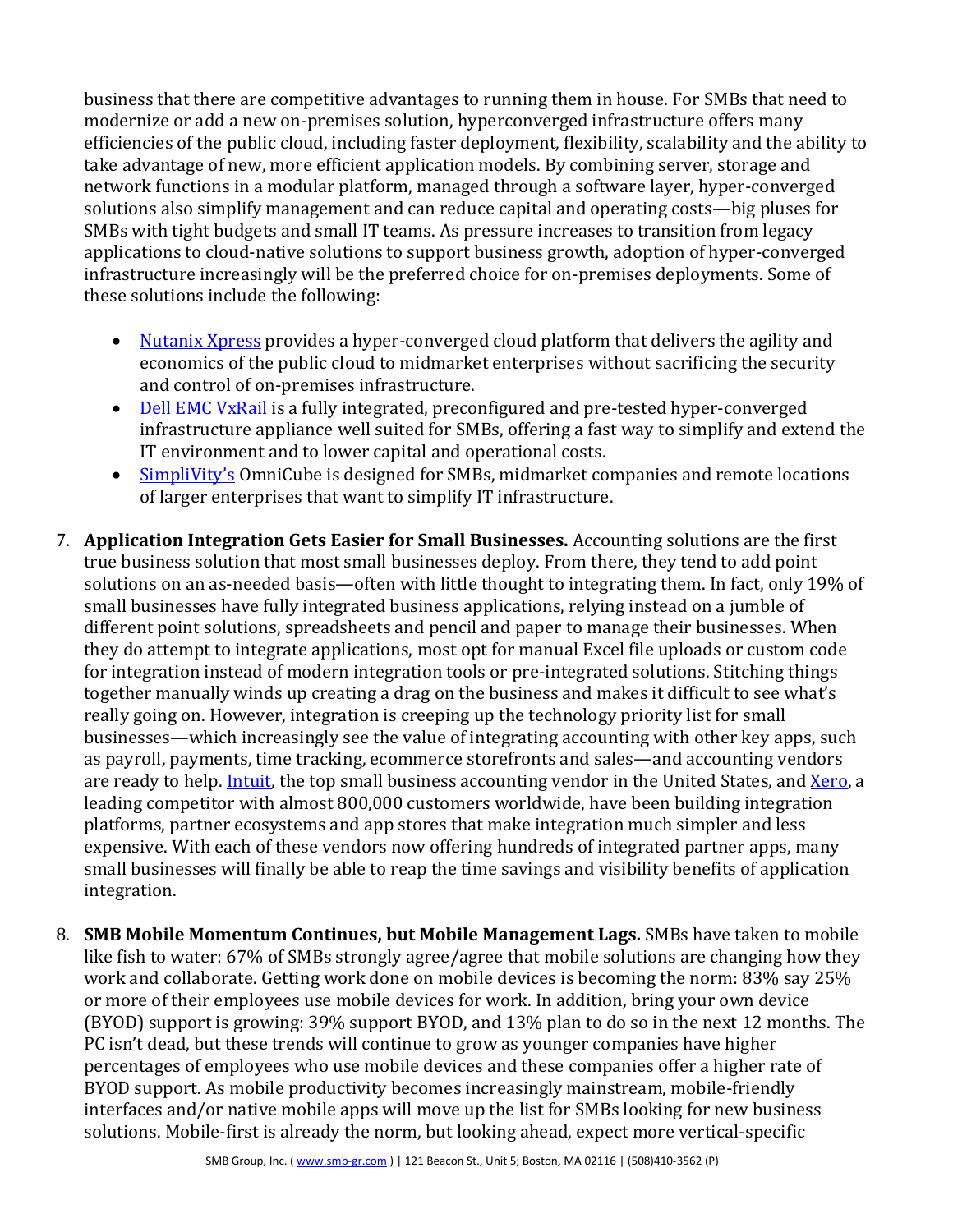solutions and a rise in "do it for me" services, powered by smart applications that combine machine learning, AI and conversational interfaces with the human touch.

However, 70% of SMBs haven't deployed mobile management solutions. Several leading enterprise mobility management (EMM) vendors, including VMware AirWatch, Citrix XenMobile and Cisco Meraki, have SMB-friendly offerings that are quick to set up and offer basic features, such as remote wipe, location tracking and rules-based policies for app and data access. Unfortunately, without significantly more education and guidance from mobile security vendors, as SMBs do more work on mobile devices, they will continue to face greater vulnerabilities.

- **9. Online Financing Options for Small Businesses Multiply.** The number of lower-dollar business loans from banks has fallen over the past several years: In 2015, 79% of Small Business Administration (SBA) loans were [made for amounts greater than \\$350,000,](https://www.sba.gov/sites/default/files/aboutsbaarticle/WebsiteReport_asof_09_30_2015.pdf) and many large banks only consider applications from businesses with at least a two-year financial track record. However, the booming online lending market **offers small businesses** faster, streamlined application processes and different types of loans. For instance:
	- [BlueVine](https://www.bluevine.com/) offers 24-hour approval for credit lines of up to \$500,000. Borrowers can draw funds as needed, and funds replenish as credit is repaid. It also offers invoice factoring, which provides small businesses with advances on unpaid invoices.
	- [American Express](http://www.businessnewsdaily.com/9211-american-express-loan.html) is rolling out Working Capital Terms loans, which provide American Express Business Card members with funding, in amounts starting at \$1,000, to pay off vendor invoices and optimize cash flow.
	- [Kiva](https://www.kiva.org/) is an international micro financing nonprofit that connects borrowers to lenders. A borrower applies for a loan, which Kiva underwrites, approves and posts. Individual lenders can fund the loan with as little as \$25, and 100% of every dollar lent on Kiva goes to fund loans. Kiva covers costs primarily through optional donations, as well as through support from grants and sponsors.

There are trade-offs. Online lenders aren't regulated the same way as banks, and they often charge higher interest rates and/or require business owners to personally guarantee the loan (putting the personal assets of business owners at risk should they default). However, reputable providers with clearly stated terms can give small businesses more flexible ways to jump-start their businesses, smooth out cash flow and fund new opportunities. Partnerships with accounting vendors including Intuit, Xero and FreshBooks, which are integrating online lending solutions into their platforms, will further broaden small business awareness and adoption of online loans.

- **10.Proactive SMBs Turn to MSSPs and Cyber Insurance to Face Security Challenges.** Not a day seems to go by without a new cyber security breach in the news. But although SMBs cite security as their most pressing IT challenge, most feel overwhelmed and are unprepared to deal with the magnitude of the problem. According to the National Cyber Security Alliance:
	- Almost 50% of small businesses have experienced a cyber attack.
	- More than 70% of attacks target small businesses.
	- More than 75% of employees leave their computers unsecured.
	- As many as 60% of hacked SMBs go out of business after six months.